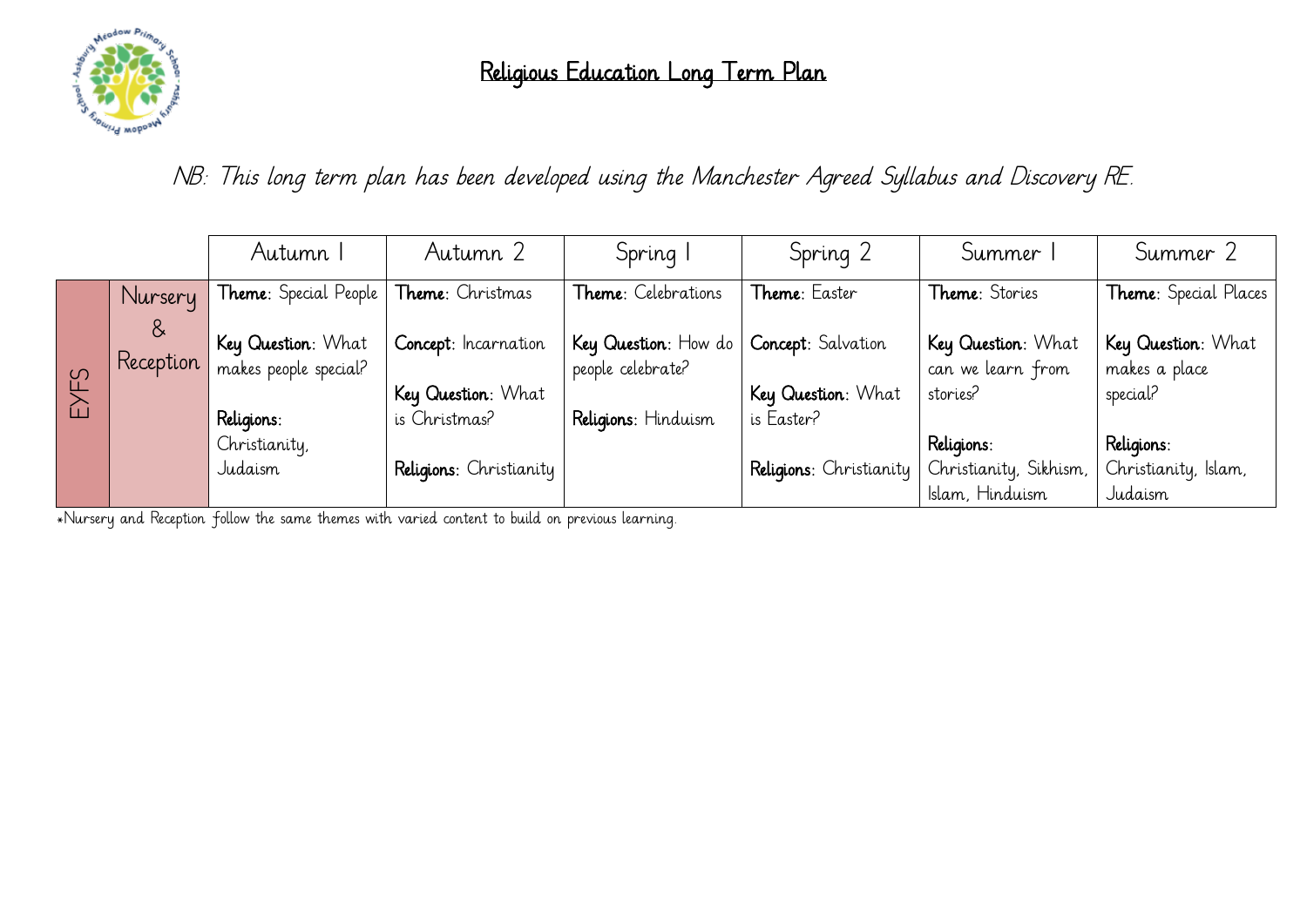

| WEGGOW Primary |        | Autumn I                | Autumn 2                   | Spring I                  | Spring 2                 | Summer 1                | Summer 2                |
|----------------|--------|-------------------------|----------------------------|---------------------------|--------------------------|-------------------------|-------------------------|
|                | Year 1 | Theme: Creation         | Theme: Christmas           | <b>Theme</b> : Jesus as a | Theme: Easter -          | Theme: Shabbat          | <b>Theme:</b> Rosh      |
|                |        | Story                   |                            | friend                    | Palm Sunday              |                         | Hashanah and Yom        |
|                |        |                         | Concept: Incarnation       |                           |                          | Key Question: Is        | Kippur                  |
|                |        | Concept:                |                            | Concept: Incarnation      | Concept: Salvation       | Shabbat important to    |                         |
|                |        | God/Creation            | Key Question: What         |                           |                          | Jewish children?        | Key Question: Are       |
|                |        |                         | qifts might                | Key Question: Was it      | Key Question: Why        |                         | Rosh Hashanah and       |
|                |        | Key Question: Does      | Christians in my           | always easy for Jesus     | was Jesus welcomed       | Religions: Judaism      | Yom Kippur              |
|                |        | God want Christians     | town have given Jesus      | to show friendship?       | like a king or celebrity |                         | important to Jewish     |
|                |        | to look after the       | if he had been born        |                           | by the crowds on         |                         | children?               |
|                |        | world?                  | here rather than in        | Religions: Christianity   | Palm Sunday?             |                         |                         |
|                |        |                         | Bethlehem?                 |                           |                          |                         | Religions: Judaism      |
|                |        | Religions: Christianity |                            |                           | Religions: Christianity  |                         |                         |
| Stage          |        |                         | Religions: Christianity    |                           |                          |                         |                         |
| Key            | Year 2 | Theme: What did         | <b>Theme</b> : Christmas – | Theme: Prayer at          | Theme: Easter -          | <b>Theme:</b> Community | <b>Theme</b> : $Ha$ j j |
|                |        | Jesus teach?            | Jesus as a gift from       | home                      | Resurrection             | and belonging           |                         |
|                |        |                         | God                        |                           |                          |                         | Key Question: Does      |
|                |        | Key Question: Is it     |                            | Key Question: Does        | Concept: Salvation       | Key Question: Does      | completing Ha j j make  |
|                |        | possible to be kind to  | Concept: Incarnation       | praying at regular        |                          | going to a Mosque       | a person a better       |
|                |        | everyone all of the     |                            | intervals help a          | Key Question: How        | give Muslims a sense    | Muslim?                 |
|                |        | time?                   | Key Question: Why          | Muslim in his/her         | important is it to       | of belonging?           |                         |
|                |        |                         | do Christians believe      | everyday life?            | Christians that Jesus    |                         | Religions: Islam        |
|                |        | Religions: Christianity | God gave Jesus to the      |                           | came back to life        | Religions: Islam        |                         |
|                |        |                         | world?                     | Religions: Islam          | after His crucifixion?   |                         |                         |
|                |        |                         | Religions: Christianity    |                           | Religions: Christianity  |                         |                         |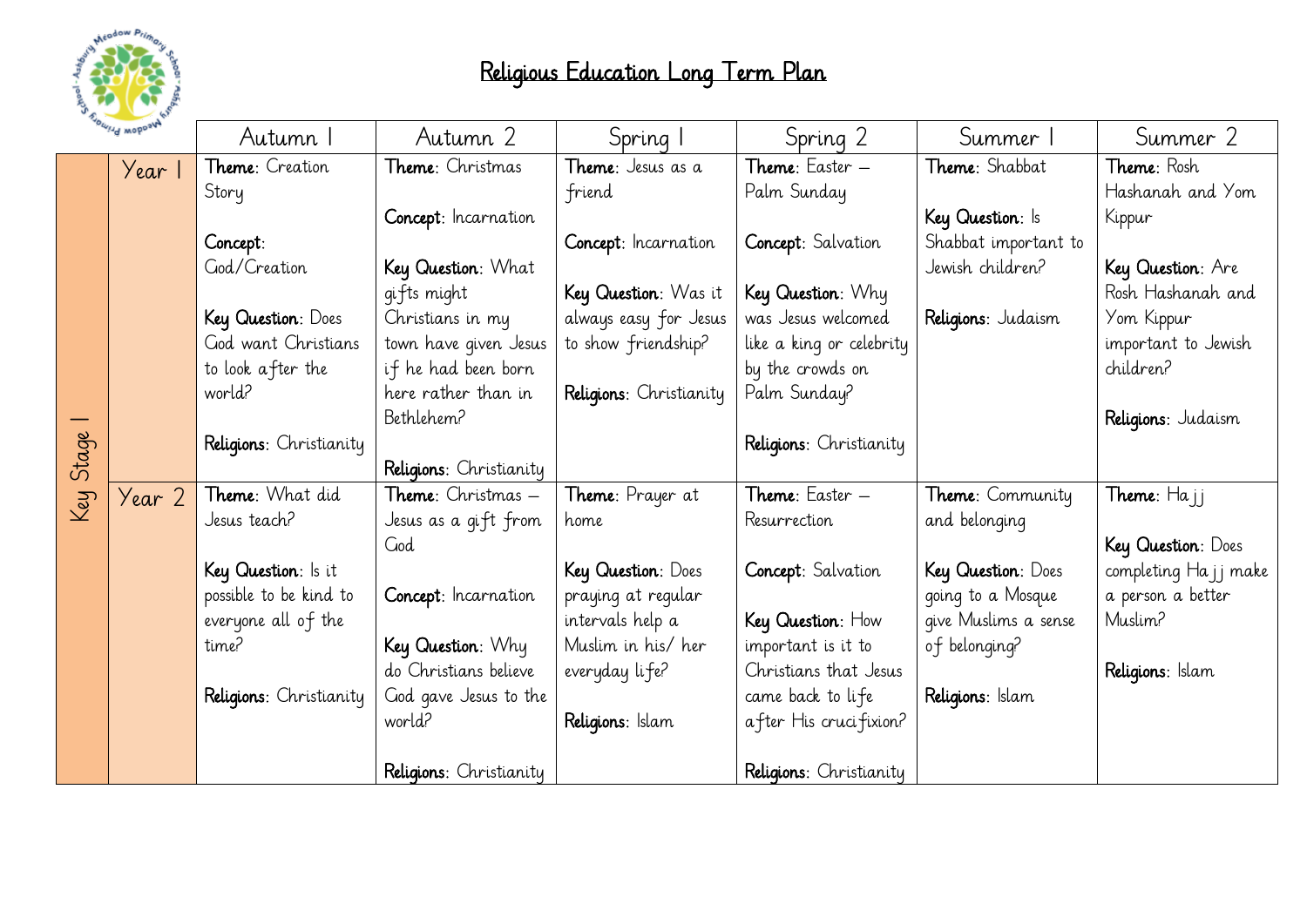

| WEBBOW Primare  |          | Autumn I              | Autumn 2                | Spring I                | Spring 2                | Summer 1               | Summer 2                     |
|-----------------|----------|-----------------------|-------------------------|-------------------------|-------------------------|------------------------|------------------------------|
|                 | Year 3   | <b>Theme:</b> Divali  | Theme: Christmas        | <b>Theme</b> : Jesus'   | Theme: Easter -         | Theme: Hindu beliefs   | <b>Theme</b> : Pilgrimage to |
|                 |          |                       |                         | miracles                | Forgiveness             |                        | the River Ganges             |
|                 |          | Key Question: Would   | Concept: Incarnation    |                         |                         | Key Question: How      |                              |
|                 |          | celebrating Divali at |                         | Concept: Incarnation    | Concept: Salvation      | can Brahman be         | Key Question: Would          |
|                 |          | home and in the       | Key Question: Has       |                         |                         | everywhere and in      | visiting the River           |
|                 |          | community bring a     | Christmas lost its      | Key Question: Could     | Key Question: What      | everything?            | Ganges feel special to       |
|                 |          | feeling of belonging  | true meaning?           | Jesus heal people?      | is 'good' about Good    |                        | a non-Hindu?                 |
|                 |          | to a Hindu child?     |                         | Were these miracles     | Friday?                 | Religions: Hinduism    |                              |
| $\sim$<br>Stage |          |                       | Religions: Christianity | or is there some other  |                         |                        | Religions: Hinduism          |
|                 |          | Religions: Hinduism   |                         | explanation?            | Religions: Christianity |                        |                              |
|                 |          |                       |                         |                         |                         |                        |                              |
| Key             |          |                       |                         | Religions: Christianity |                         |                        |                              |
|                 | $Year +$ | Theme: Beliefs and    | Theme: Christmas        | <b>Theme: Passover</b>  | Theme: Easter           | <b>Theme:</b> Rites of | Theme: Prayer and            |
| -ower           |          | practices             |                         |                         |                         | Passage and good       | Worship                      |
|                 |          |                       | Concept: Incarnation    | Key Question: How       | Concept: Salvation      | works                  |                              |
|                 |          | Key Question: How     |                         | important is it for     |                         |                        | Key Question: Do             |
|                 |          | special is the        | Key Question: What      | Jewish people to do     | Key Question: Is        | Key Question: What     | people need to go to         |
|                 |          | relationship Jews     | is the most             | what God asks them      | forgiveness always      | is the best way for a  | church to show they          |
|                 |          | have with God?        | significant part of     | to do?                  | possible for            | Jew to show            | are Christians?              |
|                 |          |                       | the nativity story for  |                         | Christians?             | commitment to God?     |                              |
|                 |          | Religions: Judaism    | Christians today?       | Religions: Judaism      |                         |                        | Religions: Christianity      |
|                 |          |                       |                         |                         | Religions: Christianity | Religions: Judaism     |                              |
|                 |          |                       | Religions: Christianity |                         |                         |                        |                              |

\*Optional Islam enquiries There are 3 Islam enquiries for Years 3/4 available on the Discovery RE Community Area (Resources Tab): How special is Allah to Muslims? How important is the Prophet Muhammad to Muslims? How does the Qur'an influence Muslims today?